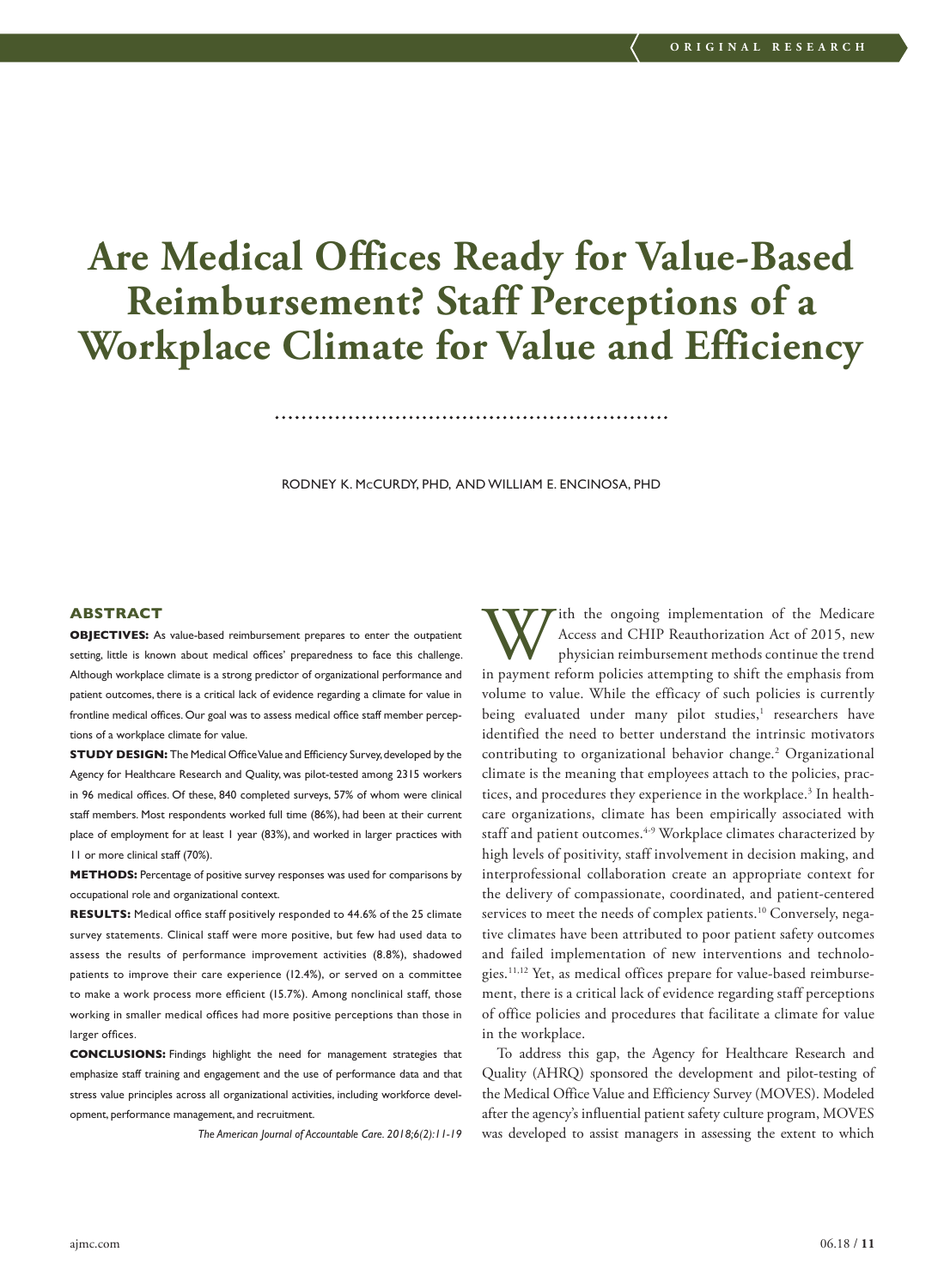medical offices emphasize and adopt processes to promote efficiency, waste reduction, patient-centeredness, care quality, and cost reduction.13 Because value-based reimbursement introduces greater financial risk to frontline medical offices, it is essential to assess their readiness to perform in this new environment. Soliciting staff perceptions regarding internal processes and policies has proved fruitful in understanding complex organizational issues, such as patient safety, in hospitals.14 Similarly, insights from staff with considerable exposure to everyday workplace policies and care delivery practices in frontline providers may offer a unique and highly relevant contribution to this topic.

## **BACKGROUND**

Although little is known about the current climate for valuebased care in medical offices, it will be the centerpiece of outpatient reimbursement by 2019 when Medicare's Merit-based Incentive Payment System and alternative payment models (eg, accountable care organizations [ACOs]) will be implemented together as the world's largest pay-for-performance program. Similar efforts are underway in the private sector. The Health Care Transformation Task Force, a new coalition of private insurers and provider organizations, is aiming to move 75% of its contracts into value-based payment models by 2020. As of 2016, about 41% of their contracts were value-based, up from 30% in 2014.15 By putting providers at financial risk to implement value-based care, there is hope that the United States can begin to reduce the annual \$750 billion (30%) in excess costs spent on low-value care and

overuse.16 At the same time, there is strong interest in keeping small physician-owned medical offices on the front line of value-based care, as recent research shows that they have lower costs and fewer ambulatory care–sensitive admissions.<sup>17,18</sup> Similarly, the smaller ACOs were found to have performed better in the 2015 Medicare Shared Savings Program.<sup>19</sup>

To keep medical offices on the leading edge of value-based care, there is a need to assess their climate for dealing with value-based performance, efficiency, and waste and overuse concepts.

Little is known about clinicians' perceptions of value-based care. The evidence regarding patient perceptions is growing, albeit mixed. A recent AHRQ survey of marketplace consumers found little trust in value-based healthcare, viewing it as an unnecessary external intrusion into their patient–physician relationship.<sup>20</sup> Another study, using the AHRQ Consumer Assessment of Healthcare Providers and Systems (CAHPS), found that efforts to improve efficiency and reduce waste in primary care clinics, such as with Lean programs, improved patient satisfaction with access to care but lowered satisfaction concerning interactions with clinicians.<sup>21</sup>

Whether clinicians have perceptions similar to those of patients in these value and efficiency domains is an open question. Recent provider climate surveys have been limited. Since 2004, AHRQ has maintained a family of 5 surveys to assess the climate and culture of organizations with respect to patient safety, collectively called the Surveys on Patient Safety Culture (SOPS).<sup>22</sup> However, the SOPS have not emphasized climates of value and efficiency. To address this weakness, MOVES was designed by AHRQ to specifically fit into its current suite of surveys: the 5 SOPS and the 10 CAHPS surveys.<sup>23</sup> In this study, we present the first results from a pilot test of MOVES among 840 staff members in 96 medical offices.

#### **DATA**

# **Medical Office Value and Efficiency Survey**

MOVES was developed by AHRQ through its contractor, Health Research & Educational Trust (HRET), and its subcontractor, Westat. The stated goal of the project was to provide tools for managers to assess staff perceptions of 5 important domains for value: (1) staff empowerment, (2) focus on efficiency, (3) patientcenteredness, (4) leadership support for value, and (5) staff training and engagement in quality improvement. Definitions of key terms, such as waste, efficiency, and value, are presented in **Table 1** and were used in the survey instrument. The domains and definitions were identified through a process that included an extensive review of the organizational climate literature concerning healthcare organizations and guidance from an oversight panel comprising both health system leaders and research experts.<sup>24</sup>

| Table 1. Key Terms as Defined in the Medical Office Value and Efficiency Survey |                                                                                                                                                                                                                                                               |  |  |  |  |
|---------------------------------------------------------------------------------|---------------------------------------------------------------------------------------------------------------------------------------------------------------------------------------------------------------------------------------------------------------|--|--|--|--|
| <b>Key Term</b>                                                                 | <b>Definition Provided in Survey Instructions</b>                                                                                                                                                                                                             |  |  |  |  |
| Waste                                                                           | "Waste in healthcare is anything that does not add value or is<br>unnecessary for patients, clinicians, or staff-such as wasted time;<br>wasted materials; extra steps in a process; rework; unnecessary<br>tests, procedures, treatments, or services, etc." |  |  |  |  |
| <b>Efficiency</b>                                                               | "Efficiency in healthcare refers to care delivery systems and work<br>processes that are as streamlined and simplified as possible."                                                                                                                          |  |  |  |  |
| Value                                                                           | "Value refers to high-quality care at a reasonable cost and positive<br>patient experiences with care. Efficiency and removing waste are<br>necessary to achieve value."                                                                                      |  |  |  |  |

Survey participants were asked to state their level of agreement with 25 statements as applying to their medical office. As the instrument's purpose was to measure individual perceptions of workplace attributes, the statements were framed using a referent-shift consensus approach consistent in climate survey methodology. The instrument underwent thorough psychometric analysis by Westat, similar to all of Westat's psychometric analyses of the AHRQ SOPS, and is available on AHRQ's website.<sup>24</sup> Reliability was strong, with Cronbach's α coefficients of the composites ranging from 0.77 to 0.92, with an average of 0.87.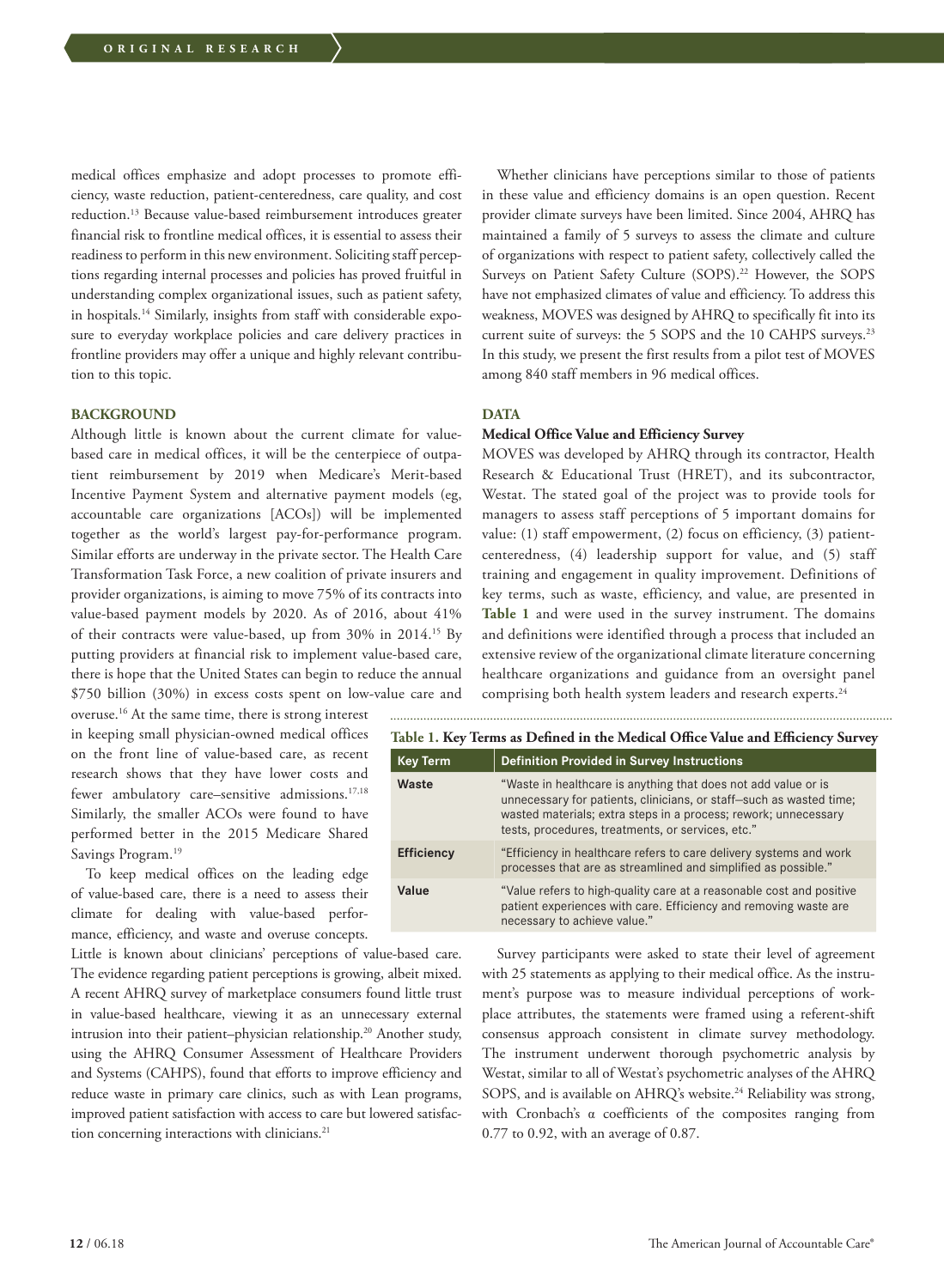$\Lambda$ c ${\rm ccount}$ a sherican Journal of  ${\rm d}$ 

During the pilot test, HRET worked with the Medical Group Management Association and the American Medical Group Association to help recruit a range of medical office sizes and specialties. The MOVES survey was administered to 2315 workers in a stratified sample of 96 medical offices that varied by geographic location, practice size (ie, number of clinical staff), and type of practice (ie, primary care, multispecialty, and single-specialty/non–primary care). Completed surveys were received from 1081 medical office employees (47% response rate). Of these respondents, 241 participants self-identified as being an owner or partner in their office and were excluded from this analysis. The final sample consisted of 840 completed surveys. Office-level response rates varied from 20% to 100% across the 96 practices.

The extent to which respondents perceived their workplace environment as supporting a climate of value was measured as the percentage of positive responses (PPR) to survey statements. Bivariate analyses compared survey item responses by occupational role, organizational size, and type of practice. Random effects ordinary least squares (OLS) regression examined the relationship of individual and office characteristics with the PPR measure.

#### **RESULTS**

#### **Respondent Characteristics**

**Table 2** presents a summary of survey respondents by occupational and organizational characteristics. A majority of respondents reported performing a clinical role in the practice (57.6%), including physicians (4.3%); nurses (12.1%); physician assistants, nurse practitioners, and other nonphysician providers (6.2%); and other clinical staff (35.0%). Nonclinical personnel made up 39.6% of survey respondents, with most reporting having an administrative, health information technology, or other clerical role. Overall, respondents were mostly full-time staff working at least 33 hours per week (86%) and reporting considerable workplace experience. Almost half of participants (46.1%) had worked between 1 and 6 years at their current medical office. More than one-third (37.6%) reported working at their office for 6 or more years. Finally, most participants worked in either a primary care or a multispecialty practice (53%) with 11 or more clinical staff (70%).

#### **Staff Perceptions of Office Climate for Value and Efficiency**

On average, medical office staff positively responded to 44.6% (SD = 23.1%) of the 25 climate statements as applying to their workplace (**Table 3**). Almost three-quarters (74.2%) of respondents reported that their offices work to improve patient flow. Other items receiving a high level of staff agreement included the acknowledgment that office leaders place a high priority on working efficiently without compromising patient care (69.6%), that the office has taken steps to reduce patient wait times (65.2%), and that staff actively try to find ways to reduce waste in work processes (62.6%).

Less agreement was observed within the training and engagement domain, where respondents were presented with specific activities designed to improve efficiency and waste reduction. Few respondents reported having used data in the past year to assess the results of an activity to improve efficiency (8.8%), having shadowed patients to identify ways to improve their care experience (12.4%), or having served on a team or committee to make

#### **Table 2. Respondent Characteristics (N = 840)**

| <b>Occupational Category</b>              | n (%)      |
|-------------------------------------------|------------|
| Clinical                                  | 484 (57.6) |
| Physician                                 | 36(4.3)    |
| Nurse, LVN, LPN                           | 102(12.1)  |
| PA, NP, CNS, midwife, etc                 | 52(6.2)    |
| Other clinical staff                      | 294 (35.0) |
| Nonclinical                               | 333 (39.6) |
| Management                                | 55(6.5)    |
| Admin, HIT, other clerical                | 270 (32.1) |
| Other/unknown                             | 8(1.0)     |
| <b>Tenure at Medical Office</b>           |            |
| <2 months                                 | 12(1.5)    |
| 2 months to <1 year                       | 123 (14.9) |
| 1 to $<$ 3 years                          | 194 (23.5) |
| $3$ to $\leq 6$ years                     | 186 (22.6) |
| $6$ to $<$ 11 years                       | 167(20.3)  |
| $\geq$ 11 years                           | 142 (17.2) |
| Unknown/missing                           | 12(1.5)    |
| <b>Employment Status (hours per week)</b> |            |
| Part time $(≤16)$                         | 17(2.0)    |
| Part time (17-32)                         | 91 (10.8)  |
| Full time (33-40)                         | 542 (64.5) |
| Full time $(241)$                         | 178 (21.2) |
| <b>Medical Office Attributes</b>          |            |
| Office size (n of clinical staff)         |            |
| Small (3-5)                               | 82 (9.8)   |
| Medium (6-10)                             | 182 (21.7) |
| Large $(211)$                             | 576 (68.6) |
| Office type                               |            |
| Primary care                              | 236 (28.1) |
| Single-specialty, non-primary care        | 392 (46.7) |
| Multispecialty                            | 212 (25.2) |

CNS indicates clinical nurse specialist; HIT, health information technology; LPN, licensed practical nurse; LVN, licensed vocational nurse; NP, nurse practitioner; PA, physician assistant.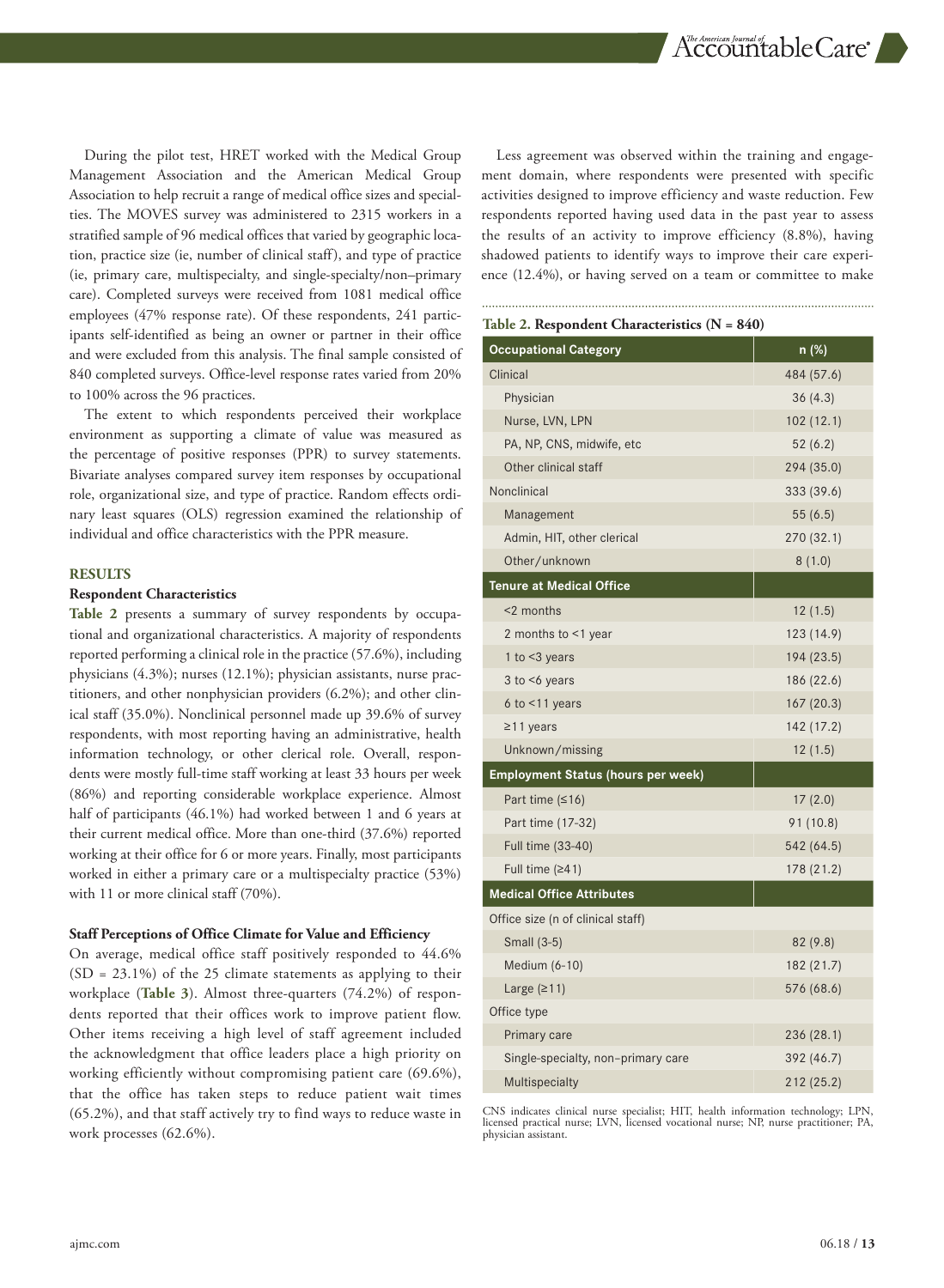a work process more efficient (15.7%). Of the 8 items presented in the training and engagement domain, only having made a suggestion about improving an inefficient work process received a positive response from a majority of participants (55.0%).

#### **Staff Differences by Occupational Role**

Table 3 presents bivariate analyses of survey items and climate dimension scores by clinical and nonclinical staff. Overall, clinical office staff responded positively to 3.5% more statements, on average, compared with their nonclinical colleagues. Significant differences in mean climate dimension scores were observed for the patient-centeredness and training and engagement domains. Clinical staff were more likely than nonclinical colleagues to agree that their office focused on eliminating unnecessary tests and procedures, took steps to reduce patient wait time, and sought patient or family member input on improving efficiency. In addition, clinical staff reported a higher level of engagement in training and waste reduction activities than nonclinical participants. Participation was higher among clinical staff for certain activities: having followed patients to identify ways of improving patient care, made a suggestion to management to improve the patient care experience, and looked at visual displays or graphs of office performance. Clinical staff were more likely than nonclinical personnel to rate their office as "very good" to "excellent" for providing care based on scientific knowledge.

#### **Staff Differences by Organizational Context**

Differences in staff perceptions were observed across multiple climate dimensions by practice size and type (**Table 4**). Staff members in primary care offices had, on average, 4.1% more positive responses overall compared with personnel in single-specialty and multispecialty offices, and they had significantly higher mean scores for 3 of 6 climate dimensions surveyed: patient-centeredness (+11%), focus on efficiency (+6%), and training and engagement (+4%).

## **Table 3. Staff Responses by Value Climate Dimensions (clinical and nonclinical staff)**

| <b>Value Climate Dimensions</b>                                                                                       | <b>All Cases</b><br>$(N = 840)$ | <b>Clinical Staff</b><br>(n = 484) | <b>Nonclinical Staff</b><br>(n = 356) |
|-----------------------------------------------------------------------------------------------------------------------|---------------------------------|------------------------------------|---------------------------------------|
| Staff Empowerment ( $\alpha = 0.77$ ) <sup>a</sup>                                                                    |                                 |                                    |                                       |
| "We are involved in making decisions<br>about changes to our work processes,"<br>n (%)                                | 396 (47.1)                      | 220 (45.4)                         | 176 (49.4)                            |
| "We are encouraged to come up with<br>ideas for more efficient ways to do our<br>work," n (%)                         | 509 (60.6)                      | 291 (60.1)                         | 218(61.2)                             |
| "We are given opportunities to try out<br>solutions to workflow problems," n (%)                                      | 425 (50.6)                      | 235 (48.5)                         | 190 (53.4)                            |
| Empowerment index (0-3), mean (SD)                                                                                    | 1.58(1.23)                      | 1.54(1.22)                         | 1.64(1.26)                            |
| $ICC(1) = 0.05$ ; $ICC(2) = 0.32$                                                                                     |                                 |                                    |                                       |
| Focus on Efficiency ( $\alpha$ = 0.60) <sup>b</sup>                                                                   |                                 |                                    |                                       |
| "We try to find ways to reduce waste<br>(such as wasted time, materials, steps,<br>etc) in how we do our work," n (%) | 526 (62.6)                      | 298 (61.6)                         | 228 (64.0)                            |
| "In our office, we are working to<br>improve patient flow," n (%)                                                     | 623 (74.2)                      | 363 (75.0)                         | 260 (73.0)                            |
| "We focus on eliminating unnecessary<br>tests and procedures for patients,"<br>n (%)                                  | 448 (53.3)                      | 287 (59.3)                         | $161 (45.2)***$                       |
| Efficiency index (0-3), mean (SD)                                                                                     | 1.90(1.06)                      | 1.96(1.05)                         | 1.82(1.07)                            |
| $ICC(1) = 0.05$ ; $ICC(2) = 0.30$                                                                                     |                                 |                                    |                                       |
| Patient-Centeredness ( $\alpha$ = 0.62) <sup>b</sup>                                                                  |                                 |                                    |                                       |
| "We take steps to reduce patient wait<br>time," n (%)                                                                 | 548 (65.2)                      | 338 (69.8)                         | $210(59.0)**$                         |
| "We ask for patient or family member<br>input on ways to make patient visits<br>more efficient," n (%)                | 279 (33.2)                      | 181 (37.4)                         | 98 (27.5)**                           |
| "Patient and family member<br>preferences have led to changes in our<br>workflow," n (%)                              | 260 (30.9)                      | 166 (34.3)                         | 94 $(26.4)^*$                         |
| Patient-centeredness index (0-3),<br>mean (SD)                                                                        | 1.29(1.06)                      | 1.41(1.06)                         | $1.13(1.04)$ ***                      |
| $ICC(1) = 0.11$ ; $ICC(2) = 0.53$                                                                                     |                                 |                                    |                                       |
| Leadership Support for Value ( $\alpha$ = 0.75) <sup>a</sup>                                                          |                                 |                                    |                                       |
| "[Leaders] take action to address<br>workflow problems that are brought to<br>their attention," n (%)                 | 512 (60.9)                      | 294 (60.7)                         | 218(61.2)                             |
| "[Leaders] recognize us for our ideas<br>to improve efficiency," n (%)                                                | 414 (49.3)                      | 243 (50.2)                         | 171 (48.0)                            |
| "[Leaders] provide us with reports on<br>our office performance", n (%)                                               | 397 (47.3)                      | 238 (49.2)                         | 159 (44.7)                            |
| "[Leaders] place a high priority<br>on doing work efficiently without<br>compromising patient care," n (%)            | 585 (69.6)                      | 342 (70.7)                         | 243 (68.3)                            |
| Leadership index (0-4), mean (SD)                                                                                     | 2.27(1.47)                      | 2.31(1.46)                         | 2.22(1.49)                            |
| $ICC(1) = 0.11$ ; $ICC(2) = 0.51$                                                                                     |                                 |                                    |                                       |

*(continued)*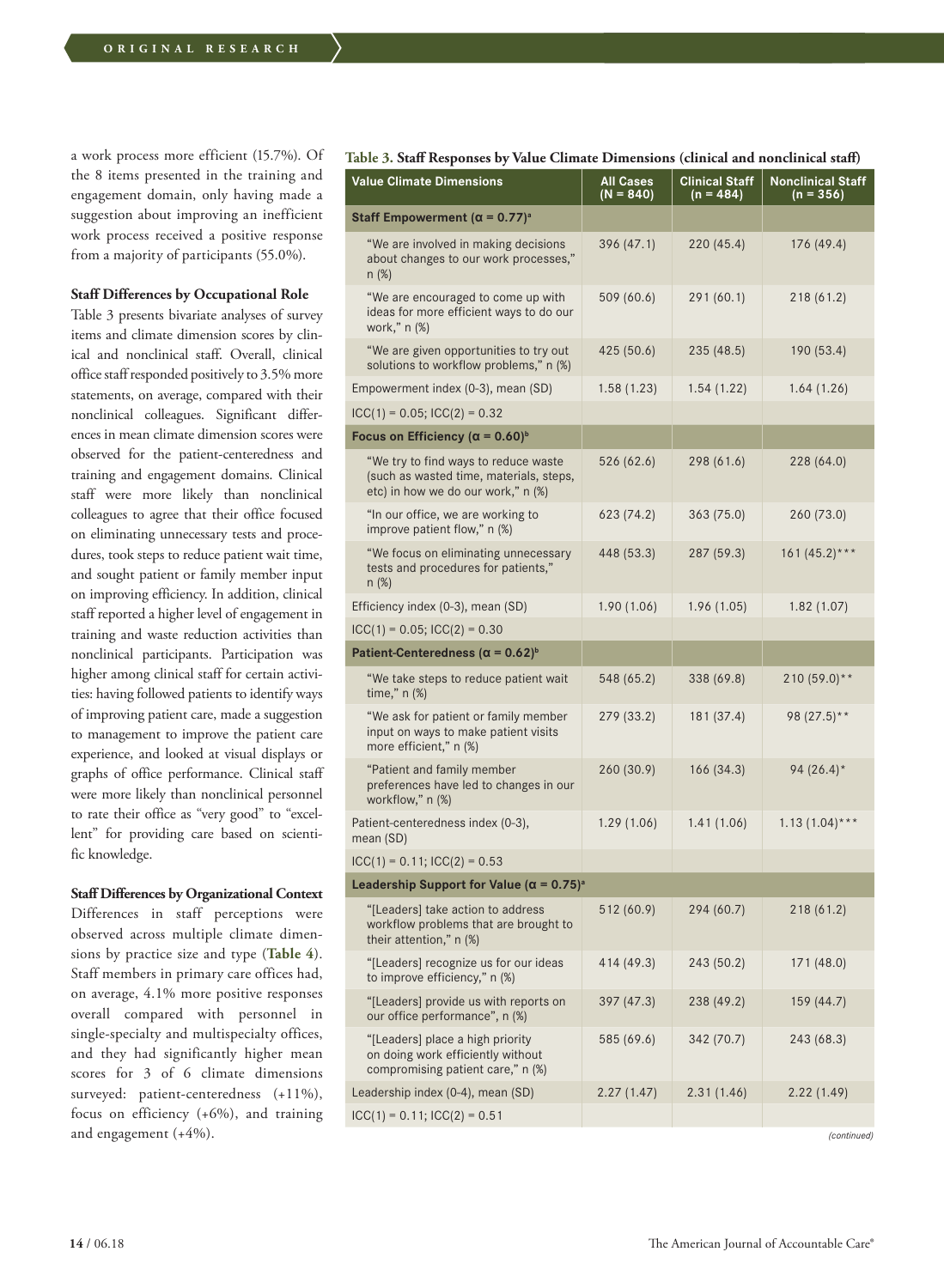# **Table 3.** *(Continued)* **Staff Responses by Value Climate Dimensions (clinical and nonclinical staff)**

| Training and Engagement in Efficiency and Waste Reduction ( $\alpha$ = 0.67) <sup>c</sup>                     |            |            |                           |  |  |  |
|---------------------------------------------------------------------------------------------------------------|------------|------------|---------------------------|--|--|--|
| In the past 12 months,                                                                                        |            |            |                           |  |  |  |
| "I received training on how to identify<br>waste and inefficiencies in my work," n (%)                        | 270 (32.1) | 165(34.1)  | 105(29.5)                 |  |  |  |
| "I helped to map a workflow process<br>to identify wasted time, materials,<br>steps in a process, etc," n (%) | 169(20.1)  | 97 (20.0)  | 72 (20.2)                 |  |  |  |
| "I shadowed/followed patients in this<br>office to identify ways to improve their<br>care experience," n (%)  | 104(12.4)  | 81(16.7)   | 23 $(6.5)$ ***            |  |  |  |
| "I looked at visual displays or graphs<br>to see how well my office was<br>performing," n (%)                 | 175 (20.8) | 115(23.8)  | 60 $(16.8)^*$             |  |  |  |
| "I made a suggestion to management<br>about improving an inefficient work<br>process," n (%)                  | 462 (55.0) | 284 (58.7) | 178 (50.0)*               |  |  |  |
| "I made a suggestion to management<br>about improving patients' care<br>experience," n (%)                    | 358 (42.6) | 235 (48.5) | $123(34.5)***$            |  |  |  |
| "I served on a team or committee to make<br>a work process more efficient," n (%)                             | 132 (15.7) | 67(13.8)   | 65 (18.3)                 |  |  |  |
| "I monitored data to figure out how<br>well an activity to improve efficiency<br>was working," n (%)          | 74 (8.8)   | 37(7.6)    | 37(10.4)                  |  |  |  |
| Training and engagement index (0-8),<br>mean (SD)                                                             | 2.08(1.82) | 2.23(1.82) | $1.86(1.80)$ **           |  |  |  |
| $ICC(1) = 0.11$ ; $ICC(2) = 0.51$                                                                             |            |            |                           |  |  |  |
| Office Performance for Value ( $\alpha$ = 0.86) <sup>d</sup>                                                  |            |            |                           |  |  |  |
| How well would you rate your medical<br>office on each of the following:                                      |            |            |                           |  |  |  |
| "[My office] is responsive to individual<br>patient preferences, needs, and val-<br>ues," n (%)               | 500 (59.5) | 290 (59.9) | 210 (59.0)                |  |  |  |
| "[My office] provides services based<br>on scientific knowledge to all who<br>could benefit," n (%)           | 502 (59.8) | 311 (64.3) | $191(53.6)$ **            |  |  |  |
| "[My office] minimizes waits and<br>potentially harmful delays," n (%)                                        | 357 (42.5) | 206 (42.5) | 151(42.4)                 |  |  |  |
| "[My office] ensures cost-effective<br>care (avoids waste, overuse, and<br>misuse of services)," n (%)        | 350 (41.7) | 197 (40.7) | 153 (43.0)                |  |  |  |
| Office performance for value (0-4), mean (SD)                                                                 | 2.03(1.65) | 2.07(1.61) | 1.98 (1.70)               |  |  |  |
| $ICC(1) = 0.12$ ; $ICC(2) = 0.55$                                                                             |            |            |                           |  |  |  |
| Value Climate Perception ( $\alpha$ = 0.87)                                                                   |            |            |                           |  |  |  |
| PPR, mean (SD)                                                                                                | .446(.231) | .461(.229) | $.426(.234)$ <sup>*</sup> |  |  |  |
| $ICC(1) = 0.11$ ; $ICC(2) = 0.51$                                                                             |            |            |                           |  |  |  |

ICC indicates intraclass correlation coefficient; PPR, percentage of positive responses.<br>\*P <.05; \*\*P <.01; \*\*\*P <.001.<br>\*Answer choices ranged from "strongly disagree" to "strongly agree." Positive response was defined as

"agree" or "strongly agree."<br>"Answer choices ranged from "never" to "always." Positive response was defined as a response of "most of the time" or "always."<br>"Answer choices were "yes" or "no." Positive response was defined

Similarly, staff members in large medical offices were less positive than colleagues in small- and medium-sized practices. Mean PPR was 4.2% less, on average, for staff in large practices, with relative differences for staff empowerment (–8%), leadership support (–7%), and training and engagement (–4%).

#### **Multivariate Results**

**Table 5** presents the results of random effects OLS regression analyses to test for associations of individual and office attributes with climate survey PPR measures. Clinical and nonclinical models were tested in addition to the full sample. Differences were observed based on occupational role, tenure, employment status, and practice size in the full model. Respondents who reported having a managerial role in the office had 16% higher PPR scores compared with the occupational category of other clinical staff (*P* <.0001). Staff members with 3 or fewer years of tenure were 4% to 5% more positive than colleagues with more than 6 years of tenure, and part-time staff were 6% less positive compared with full-time workers (*P* = .006). At the organizational level, clinical staffers in small offices were 9% more positive compared with workers in large practices (*P* = .006). No differences were observed by practice type. Medical office attributes accounted for less than 1% of the variance in the full model.

The clinical and nonclinical models revealed differences by occupational role. Tenure differences were observed as the only significant factor associated with the PPR measure among clinical staff. Specifically, clinical staff with less than 6 years of tenure were between 5.7% and 10.2% more positive than clinical staff with longer tenure. No differences were observed in mean PPR scores among clinical staff based on clinical occupation, employment status, or organizational attributes. Medical office characteristics accounted for less than 1% of the variance in the clinical staff model. Conversely, differences in mean PPR scores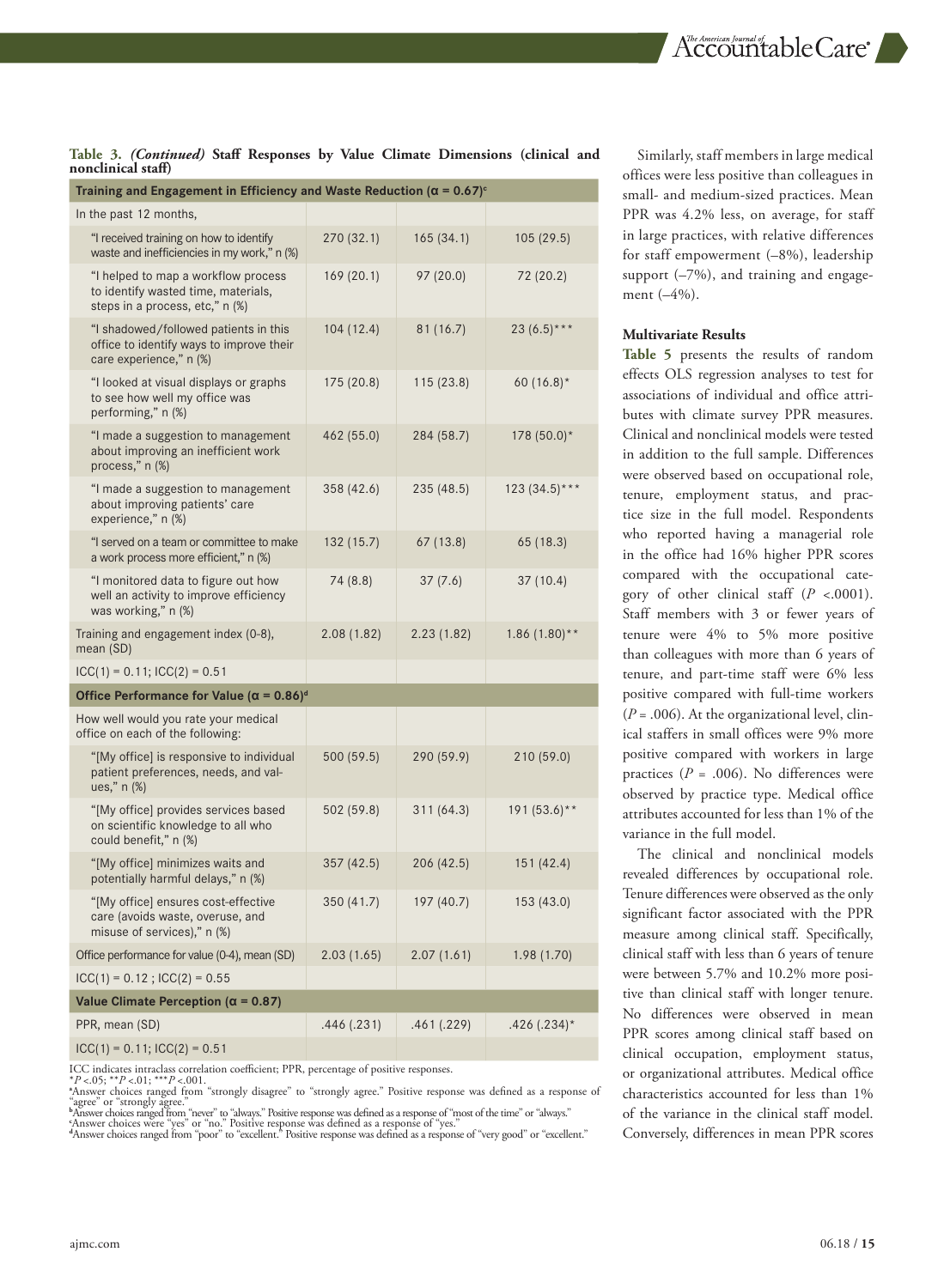|                                          |                    | <b>Practice Type</b>               |                                   |          |         | <b>Practice Size</b> |                                   |         |      |
|------------------------------------------|--------------------|------------------------------------|-----------------------------------|----------|---------|----------------------|-----------------------------------|---------|------|
| <b>Climate Dimension</b>                 | All<br>$(N = 840)$ | <b>Primary Care</b><br>$(n = 236)$ | Other <sup>a</sup><br>$(n = 604)$ | $t$ Test | P       | Large<br>$(n = 576)$ | Other <sup>b</sup><br>$(n = 264)$ | t test  | P    |
| Staff empowerment (0-3)                  | 1.58(1.23)         | 1.60(1.21)                         | 1.58(1.24)                        | $-0.21$  | .836    | 1.50(1.23)           | 1.75(1.23)                        | 2.72    | .007 |
| Focus on efficiency (0-3)                | 1.90(1.06)         | 2.02(1.02)                         | 1.85(1.08)                        | $-2.05$  | .041    | 1.87(1.06)           | 1.98(1.06)                        | 1.40    | .160 |
| Patient-centeredness (0-3)               | 1.29(1.06)         | 1.54(1.04)                         | 1.20(1.06)                        | $-4.26$  | < .0001 | 1.32(1.07)           | 1.23(1.06)                        | $-1.09$ | .276 |
| Leadership support (0-4)                 | 2.27(1.47)         | 2.41(1.47)                         | 2.21(1.47)                        | $-1.77$  | .077    | 2.18(1.48)           | 2.46(1.43)                        | 2.60    | .009 |
| Staff training and engagement<br>$(0-8)$ | 2.08(1.82)         | 2.30(1.80)                         | 1.99(1.82)                        | $-2.20$  | .028    | 1.98(1.81)           | 2.29(1.84)                        | 2.29    | .022 |
| Office performance (0-4)                 | 2.03(1.65)         | 2.04(1.67)                         | 2.03(1.64)                        | $-0.04$  | .968    | 1.97(1.68)           | 2.17(1.58)                        | 1.57    | .116 |
| Overall (PPR)                            | .446(.231)         | .476(.230)                         | .435(.231)                        | $-2.36$  | .019    | .433(.227)           | .475(.238)                        | 2.47    | .014 |

**Table 4. Mean (SD) Climate Dimension Scores by Practice Type and Size (N = 840)**

PPR indicates percentage of positive responses.<br>\*Includes single-specialty (non–primary care) and multispecialty medical offices.<br><sup>b</sup>Includes small- and medium-sized medical offices.

for nonclinical staff were positively associated with identification as a manager ( $P < .001$ ) and with a small practice size ( $P = .026$ ). PPR scores were negatively associated with part-time employment status (*P* = .020). Medical office attributes accounted for almost 16% of the variance in the nonclinical staff model.

#### **DISCUSSION**

This study is the first empirical examination of staff perceptions of a climate for value in medical offices. More than 800 medical office staff, both clinical and nonclinical, in 96 medical offices shared their perceptions of workplace practices, policies, and procedures across 6 dimensions: staff empowerment, focus on efficiency, patient-centeredness, leadership support for value, staff training and engagement, and office performance. In preparation for the expansion of value-based payment mechanisms to the outpatient setting, these findings address the crucial lack of evidence regarding the extent to which medical office staff perceive a climate for value in their workplace and the extent to which staff perceptions may differ by occupational role and organizational context.

Overall, medical office staff members responded positively to less than half (44.6%) of the 25 climate statements as applying to their workplaces. Only 8 statements received a positive response from a majority of participants. Regarding performance, almost 60% rated their office as "very good" or "excellent" for being responsive to individual patient preferences, needs, and values and for providing services based on scientific knowledge to all who can benefit. Less than half rated their office's performance as high for minimizing waits and potentially harmful delays (42.5%) and for ensuring cost-effective care (41.7%). No differences were observed in office performance ratings by occupational role.

A majority of workers responded positively to all 3 of the statements in the efficiency dimension. Medical office staff agreed that their workplaces are active in finding ways to reduce waste in work processes (62.6%), working to improve patient flow (74.2%), and focusing on eliminating unnecessary tests and procedures (53.3%). Conversely, positive responses were generally low within the patient-centeredness dimension. Although 65.2% agreed that their offices took steps to reduce patient wait time, only one-third agreed that their office asked for patient and family member input on ways to make patient visits more efficient. Similarly, 30.9% agreed that patient and family member preferences have led to changes in office workflow. Medical offices that have adopted these patient-centered practices may be better prepared for reimbursement methodologies that reward based on patient experience.

A related finding was the generally low level of reported training and engagement in value-enhancing activities. Although clinical staff reported a higher level of engagement over the past year compared with nonclinical personnel (*t* test, –2.931;  $P = .003$ ), their mean number of reported activities was only 2.08 of 8 (SD = 1.82). Just 32.1% of respondents had received training in efficiency and waste reduction over the past year. Less than one-fourth reported helping to map a workflow process to identify wasted time, materials, or steps (20.1%), or looking at visual displays or graphs to see how well the office was performing (20.8%). Less than 10% reported using data to assess if improvement activities were in fact working. These findings highlight the need for management strategies that emphasize training and engagement in value-enhancing activities, for making performance data visual and available to staff to review, and for recognizing individuals and teams that strive to enhance value in the practice.<sup>25</sup>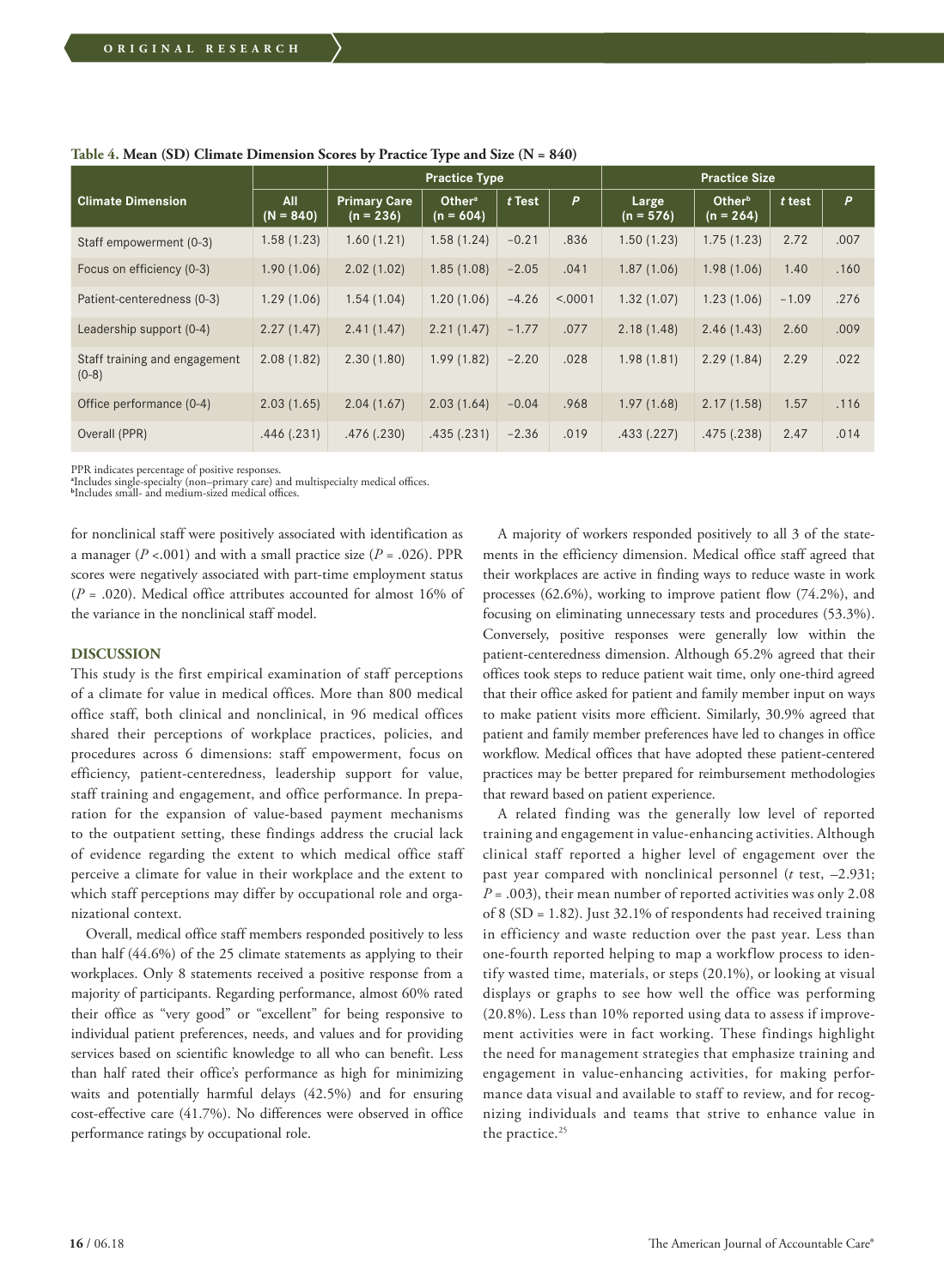**Table 5. Random Effects Ordinary Least Squares Regression of Individual and Medical Office Attributes on Respondent PPR: Full, Clinical, and Nonclinical Models**

|                                              | <b>Percentage of Positive Responses</b> |         |                                        |              |                         |              |
|----------------------------------------------|-----------------------------------------|---------|----------------------------------------|--------------|-------------------------|--------------|
|                                              | All Cases <sup>a</sup>                  |         | <b>Clinical Staff Only<sup>a</sup></b> |              | Nonclinical Staff Onlyb |              |
|                                              | <b>Coefficient (SE)</b>                 | P       | Coefficient (SE)                       | $\mathsf{P}$ | Coefficient (SE)        | $\mathsf{P}$ |
| <b>Respondent Attributes</b>                 |                                         |         |                                        |              |                         |              |
| Management                                   | .16(.03)                                | < .0001 |                                        |              | .186(.03)               | < .0001      |
| Physician                                    | .06(.04)                                | .122    | .043(.04)                              | .283         |                         |              |
| Nurse, LVN, LPN                              | .04(0.03)                               | .147    | .035(.03)                              | .196         |                         |              |
| PA, NP, CNS, midwife, etc                    | .07(.03)                                | .038    | .043(.03)                              | .206         |                         |              |
| Admin/HIT/clerical staff                     | $-.03(.02)$                             | .145    |                                        |              |                         |              |
| Tenure (<1 year)                             | .05(.02)                                | .030    | .102(.03)                              | .001         | .011(.03)               | .750         |
| Tenure (1-3 years)                           | .04(.02)                                | .042    | .057(.03)                              | .039         | .029(.03)               | .379         |
| Tenure (3-6 years)                           | .04(.02)                                | .068    | .058(.03)                              | .036         | .022(.03)               | .498         |
| Part-time staff                              | $-.06(.02)$                             | .006    | $-.033(.03)$                           | .231         | $-.088(.04)$            | .020         |
| Medical Office Attributes <sup>c</sup>       |                                         |         |                                        |              |                         |              |
| Practice size: small                         | .09(0.03)                               | .006    | .073(.04)                              | .071         | .113(.05)               | .026         |
| Practice size: medium                        | .02(.02)                                | .416    | .050(.03)                              | .094         | $-.015(.04)$            | .686         |
| Primary care practice                        | .03(0.03)                               | .293    | .003(.03)                              | .915         | .064(.04)               | .144         |
| Single-specialty practice (non-primary care) | $-.03(.03)$                             | .214    | $-.036(.03)$                           | .237         | $-.026(.04)$            | .478         |
|                                              |                                         |         |                                        |              |                         |              |
| Constant                                     | .42(.03)                                | < .0001 | .412(.03)                              | < .0001      | .394(.04)               | < .0001      |
|                                              |                                         |         |                                        |              |                         |              |
| n                                            | 840                                     |         | 484                                    |              | 356                     |              |
| Wald $\chi^2$                                | 65.92                                   | < .0001 | 26.63                                  | < .0001      | 54.43                   | < .0001      |
| Number of medical offices                    | 96                                      |         | 89                                     |              | 92                      |              |
| Rho                                          | .08                                     |         | .062                                   |              | .157                    |              |

CNS indicates certified nurse specialist; HIT, health information technology; LPN, licensed practical nurse; LVN, licensed vocational nurse; NP, nurse practitioner; PA, physician assistant; SE, standard error.<br>\*Reference category is other clinical staff, full-time, with 6 or more years of tenure.

**b** Reference category is admin/HIT/clerical staff, full-time with 6 or more years of tenure.

**c** Reference category is large-sized, multispecialty practices.

The study found differences in value climate perceptions by occupational role and organizational context, although specific factors influenced groups differently. Overall, clinical staff were more positive than nonclinical personnel across multiple climate dimensions. In the clinical staff analysis, no differences were observed by occupational role (eg, physician, nurse, nonphysician provider, clinical staff), employment status (full time vs part time), or by medical office size or type. Office tenure was found to be negatively associated with value climate perceptions among clinical staff. Among nonclinical staff, differences in value climate perceptions were observed by occupational role (manager vs nonmanager), employment status (full time vs part time), and practice size (small vs large). The organizational context accounted for considerably more variance in the nonclinical model, supporting the importance of emphasizing value climate principles not only in care delivery processes but across all organizational activities to include workforce and team development, performance management, and recruitment/selection programs.<sup>26,27</sup>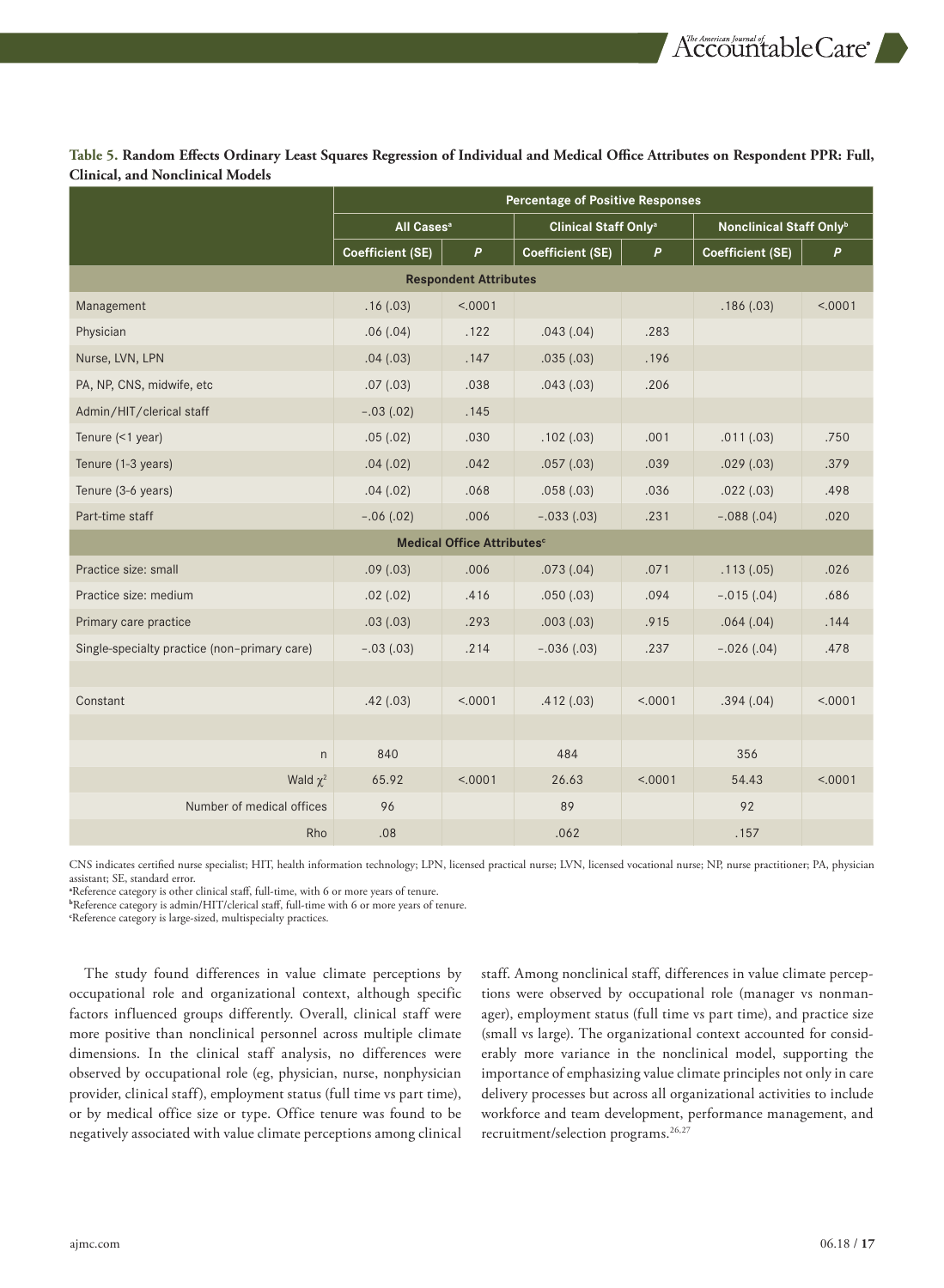#### **Limitations**

There are several limitations to this study which should be considered when interpreting the results. First, the sample was made up of staff personnel employed by 96 medical offices participating in a pilot study of the survey instrument. Although the organizations were diverse across contextual aspects and geographic location, these medical offices may not be representative of the population of medical offices currently active in the United States. Second, participants were restricted to identifying themselves by only 1 of the occupational answer choices. It may be that some respondents serve in both a managerial and a clinical capacity at their workplace, but it was not possible to identify this category of staff in the survey data. Finally, the cross-sectional nature of the data restricts the analysis to a correlational design and subjects the findings to the potential for omitted variable bias.

# **CONCLUSIONS**

This study assessed perceptions of 840 medical office staff regarding a climate for value in their workplace. Participants reported a generally low level of agreement for value climate items, but differences were noted by office role, tenure, and organizational size. Instituting deliberate policies and processes that incorporate patient input into workflow and that foster staff engagement in value-enhancing activities may be effective strategies for creating a workplace environment conducive to success under value-based reimbursement methodologies.

#### **Acknowledgments**

This study was funded by AHRQ. The views here do not necessarily reflect the views or policies of AHRQ or HHS. The authors would like to thank the Westat team, Joann Sorra, Theresa Famolaro, and Naomi Yount, as well as Kevin Kenward from HRET, for their work in pilot-testing the MOVES survey.

*Author Affiliations:* College of Health and Human Services, School of Health Sciences, Eastern Michigan University (RKM), Ypsilanti, MI; Center for Delivery, Organization and Markets, Agency for Healthcare Research and Quality (WEE), Rockville, MD.

*Source of Funding:* Agency for Healthcare Research and Quality. *Author Disclosures***:** The authors report no relationship or financial interest with any entity that would pose a conflict of interest with the subject matter of this article.

*Authorship Information:* Concept and design (RKM, WEE); acquisition of data (WEE); analysis and interpretation of data (RKM); drafting of the manuscript (RKM); critical revision of the manuscript for important intellectual content (RKM, WEE); statistical analysis (RKM); and obtaining funding (WEE).

Send Correspondence to: Rodney K. McCurdy, PhD, 313 Everett L. Marshall Bldg, Eastern Michigan University, Ypsilanti, MI 48197. Email: rmccurd3@emich.edu.

#### **REFERENCES**

1. Oberlander J, Laugesen MJ. Leap of faith—Medicare's new physician payment system. *N Engl J Med*. 2015;373(13):1185- 1187. doi: 10.1056/NEJMp1509154.

2. Berenson R, Rice T. Beyond measurement and reward: methods of motivating quality improvement and accountability. *Health Serv Res*. 2015;50(suppl 2):2155-2186. doi: 10.1111/1475-6773.12413.

3. Schneider B, Barbera KM. Chapter 1: introduction: The Oxford Handbook of Organizational Climate and Culture. In: *The Oxford Handbook of Organizational Climate and Culture*. Schneider B, Barbera KM, eds. New York, NY: Oxford University Press; 2014:3-20. 4. MacDavitt K, Chou SS, Stone PW. Organizational climate and health care outcomes. *Jt Comm J Qual Patient Saf*. 2007;33(suppl 11):45-56. doi: 10.1016/S1553-7250(07)33112-7.

5. Smith MA, Webster DM. Using culture and climate to optimize care. *Fam Med*. 2009;41(3):208-209.

6. Guidet B, González-Romá V. Climate and cultural aspects in intensive care units. *Crit Care*. 2011;15(6):312. doi: 10.1186/cc10361.

7. Benzer JK, Young G, Stolzmann K, et al. The relationship between organizational climate and quality of chronic disease management. *Health Serv Res*. 2011;46(3):691-711. doi: 10.1111/j.1475-6773.2010.01227.x.

8. Mohr DC, Benzer JK, Young GJ. Provider workload and quality of care in primary care settings: moderating role of relational climate. *Med Care*. 2013;51(1).108-114. doi: 10.1097/ MLR.0b013e318277f1cb.

9. Reddy A, Shea JA, Canamucio A, Werner RM. The effect of organizational climate on patient-centered medical home implementation. *Am J Med Qual*. 2015;30(4):309-316. doi: 10.1177/1062860614532516.

10. West MA, Topakas A, Dawson JF. Chapter 18: climate and culture for health care performance. In: *The Oxford Handbook of Organizational Climate and Culture*. Schneider B, Barbera KM, eds. New York, NY: Oxford University Press; 2014:335-359.

11. Wright W, Khatri N. Bullying among nursing staff: relationship with psychological/behavioral responses of nurses and medical errors. *Health Care Manage Rev*. 2015;40(2):139-147. doi: 10.1097/HMR.0000000000000015.

12. Encinosa WE, Bae J. Meaningful Use IT reduces hospital-caused adverse drug events even at challenged hospitals. *Healthc (Amst)*. 2015;3(1):12-17. doi: 10.1016/j.hjdsi.2014.07.001.

13. Sorra J, Famolaro T, Yount N, Smith S, Behm J; Westat. *Results From the 2014 Pilot Study of the AHRQ Hospital and Medical Office Value and Efficiency Culture Surveys*. Rockville, MD: Agency for Healthcare Research and Quality; 2014.

14. Singer SJ, Gaba DM, Falwell A, Lin S, Hayes J, Baker L. Patient safety climate in 92 US hospitals: differences by work area and discipline. *Med Care*. 2009;47(1):23-31. doi: 10.1097/ MLR.0b013e31817e189d.